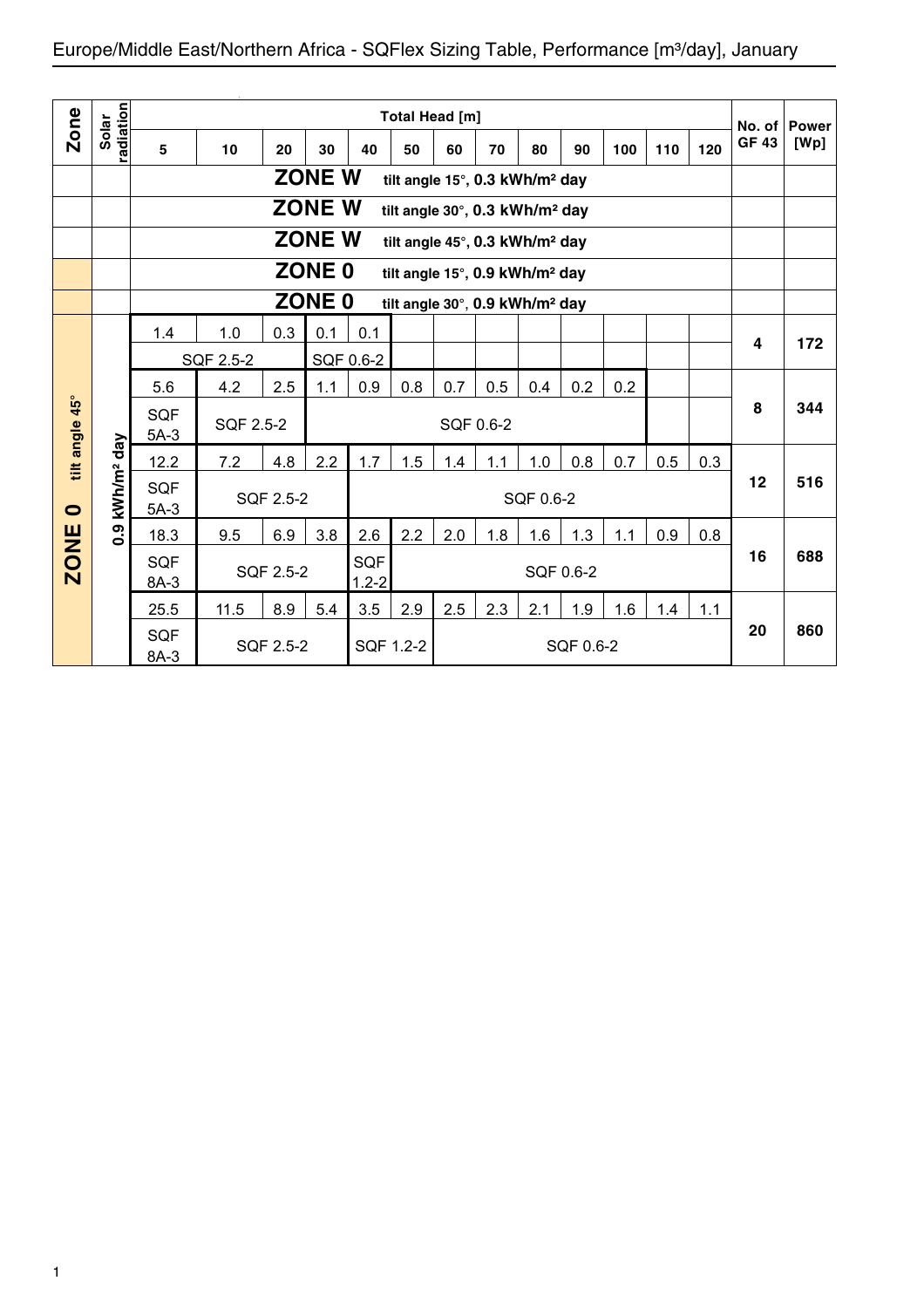|                      |                                                                                           |                                                                                           |                      |                  |           |           | <b>Total Head [m]</b> |           |                  |     |                  |           |           |                  | No. of                  | <b>Power</b> |
|----------------------|-------------------------------------------------------------------------------------------|-------------------------------------------------------------------------------------------|----------------------|------------------|-----------|-----------|-----------------------|-----------|------------------|-----|------------------|-----------|-----------|------------------|-------------------------|--------------|
| Zone                 | radiation<br>Solar                                                                        | 5                                                                                         | 10                   | 20               | 30        | 40        | 50                    | 60        | 70               | 80  | 90               | 100       | 110       | 120              | <b>GF 43</b>            | [Wp]         |
|                      |                                                                                           |                                                                                           |                      |                  |           |           |                       |           |                  |     |                  |           |           |                  | 4                       | 172          |
| tilt angle 15°       |                                                                                           |                                                                                           |                      |                  |           |           |                       |           |                  |     |                  |           |           |                  | 8                       | 344          |
| $\blacktriangleleft$ |                                                                                           |                                                                                           |                      |                  |           |           | Not actual            |           |                  |     |                  |           |           |                  | 12                      | 516          |
| <b>ZONE</b>          |                                                                                           |                                                                                           |                      |                  |           |           |                       |           |                  |     |                  |           |           |                  | 16                      | 688          |
|                      |                                                                                           |                                                                                           |                      |                  |           |           |                       |           |                  |     |                  |           |           |                  | 20                      | 860          |
|                      |                                                                                           | 2.1                                                                                       | 1.5                  | 0.7              | 0.3       | 0.2       | 0.1                   | 0.1       |                  |     |                  |           |           |                  | 4                       | 172          |
|                      |                                                                                           |                                                                                           | SQF 2.5-2            |                  |           | SQF 0.6-2 |                       |           |                  |     |                  |           |           |                  |                         |              |
| tilt angle 30°       |                                                                                           | 8.1<br><b>SQF</b><br>$5A-3$                                                               | 5.6<br>SQF 2.5-2     | 3.5              | 1.5       | 1.3       | 1.1                   | 1.0       | 0.8<br>SQF 0.6-2 | 0.6 | 0.5              | 0.3       | 0.1       | 0.1              | 8                       | 344          |
|                      |                                                                                           | 16.4                                                                                      | 9.1                  | 6.2              | 3.2       | 2.3       | 2.0                   | 1.8       | 1.6              | 1.4 | 1.2              | 1.0       | 0.7       | 0.5              |                         |              |
| $\blacktriangleleft$ | SQF<br>SQF<br>SQF 2.5-2<br>SQF 0.6-2<br>$1.2 - 2$<br>$5A-3$                               |                                                                                           |                      |                  |           |           |                       |           |                  |     |                  |           | 12        | 516              |                         |              |
|                      |                                                                                           | 3.5<br>2.5<br>2.2<br>8.9<br>5.2<br>2.8<br>2.0<br>1.8<br>1.6<br>1.3<br>24.7<br>12.1<br>1.1 |                      |                  |           |           |                       |           |                  |     |                  |           |           |                  |                         |              |
| ZONE                 | 1.5 kWh/m <sup>2</sup> day<br><b>SQF</b><br>SQF 2.5-2<br>SQF 0.6-2<br>SQF 1.2-2<br>$8A-3$ |                                                                                           |                      |                  |           |           |                       |           |                  |     |                  |           | 16        | 688              |                         |              |
|                      |                                                                                           | 32.4                                                                                      | 14.6                 | 11.2             | 7.0       | 4.7       | 3.8                   | 3.2       | 2.9              | 2.6 | 2.4              | 2.1       | 1.9       | 1.6              |                         |              |
|                      |                                                                                           | <b>SQF</b><br>$8A-3$                                                                      |                      | SQF 2.5-2        |           |           | SQF 1.2-2             |           |                  |     |                  | SQF 0.6-2 |           |                  | 20                      | 860          |
|                      |                                                                                           | 7.4                                                                                       | 5.3                  | 3.3              | 1.4       | 1.2       | 1.0                   | 0.9       | 0.7              | 0.6 | 0.4              | 0.3       | 0.1       |                  |                         |              |
|                      |                                                                                           | SQF<br>$5A-3$                                                                             | SQF 2.5-2            |                  |           |           |                       |           | SQF 0.6-2        |     |                  |           |           |                  | $\overline{\mathbf{4}}$ | 172          |
| tilt angle 45°       |                                                                                           | 23.1<br>SQF                                                                               | 11.4                 | 8.3<br>SQF 2.5-2 | 4.8       | 3.2       | 2.6<br>SQF 1.2-2      | 2.4       | 2.1              | 1.9 | 1.7<br>SQF 0.6-2 | 1.5       | 1.2       | 1.0              | 8                       | 344          |
|                      |                                                                                           | $8A-3$<br>37.2                                                                            | 17.6                 | 12.6             | 8.3       | 5.8       | 4.5                   | 3.9       | 3.2              | 3.0 | 2.7              | 2.5       | 2.2       | 2.0              |                         |              |
|                      |                                                                                           | <b>SQF</b>                                                                                | SQF                  |                  |           |           |                       |           |                  |     |                  |           |           |                  | 12                      | 516          |
| ⋖                    |                                                                                           | 8A-3                                                                                      | $5A-3$               |                  | SQF 2.5-2 |           |                       | SQF 1.2-2 |                  |     |                  | SQF 0.6-2 |           |                  |                         |              |
| ZONE                 |                                                                                           | 50.7                                                                                      | 25.2                 | 15.5             | 11.7      | 8.5       | 6.5                   | 5.4       | 4.7              | 4.0 | 3.4              | 3.2       | 2.9       | 2.7              | 16                      | 688          |
|                      |                                                                                           | <b>SQF</b><br>$14A-3$                                                                     | <b>SQF</b><br>$5A-3$ |                  |           | SQF 2.5-2 |                       |           | SQF 1.2-2        |     |                  |           | SQF 0.6-2 |                  |                         |              |
|                      |                                                                                           | 61.8                                                                                      | 31.5                 | 17.1             | 14.1      | 11.1      | 8.8                   | 6.8       | 5.8              | 5.3 | 4.6              | 4.0       | 3.4       | 3.1              |                         |              |
|                      |                                                                                           | SQF<br>$14A-3$                                                                            | <b>SQF</b><br>$5A-3$ |                  |           | SQF 2.5-2 |                       |           |                  |     | SQF 1.2-2        |           |           | SQF<br>$0.6 - 2$ | 20                      | 860          |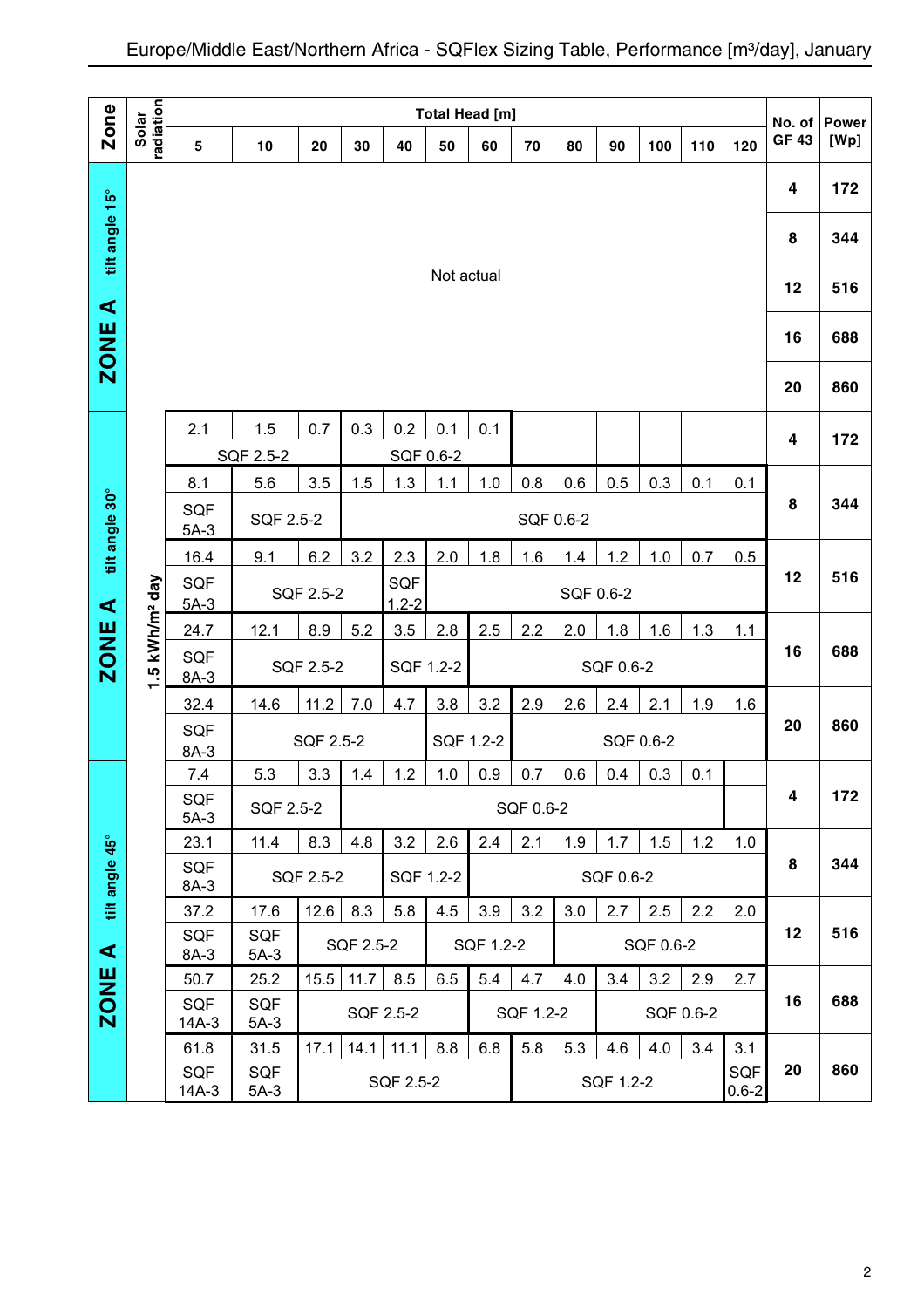|                         |                        |                      |                      |               |                  |                         |           | <b>Total Head [m]</b> |           |           |           |           |           |     | No. of                  | <b>Power</b> |
|-------------------------|------------------------|----------------------|----------------------|---------------|------------------|-------------------------|-----------|-----------------------|-----------|-----------|-----------|-----------|-----------|-----|-------------------------|--------------|
| <b>Zone</b>             | radiation<br>Solar     | $5\phantom{1}$       | 10                   | 20            | 30               | 40                      | 50        | 60                    | 70        | 80        | 90        | 100       | 110       | 120 | <b>GF 43</b>            | [Wp]         |
|                         |                        | 2.9                  | 2.1                  | 0.9           | 0.5              | 0.3                     | 0.2       | 0.1                   | 0.1       |           |           |           |           |     | $\overline{\mathbf{4}}$ | 172          |
|                         |                        |                      | SQF 2.5-2            |               |                  |                         | SQF 0.6-2 |                       |           |           |           |           |           |     |                         |              |
|                         |                        | 10.8                 | 6.9                  | 4.3           | 1.8              | 1.6                     | 1.4       | 1.2                   | 1.0       | 0.8       | 0.6       | 0.5       | 0.3       | 0.1 |                         |              |
| tilt angle 15°          |                        | <b>SQF</b><br>$5A-3$ | SQF 2.5-2            |               |                  |                         |           |                       | SQF 0.6-2 |           |           |           |           |     | 8                       | 344          |
|                         |                        | 19.9                 | 10.9                 | 7.7           | 4.0              | 2.8                     | 2.4       | 2.2                   | 1.9       | 1.7       | 1.5       | 1.3       | 1.0       | 0.7 |                         |              |
| $\mathbf{m}$            |                        | <b>SQF</b><br>$5A-3$ |                      | SQF 2.5-2     |                  | <b>SQF</b><br>$1.2 - 2$ |           |                       |           | SQF 0.6-2 |           |           |           |     | 12                      | 516          |
|                         |                        | 30.3                 | 14.1                 | 10.7          | 6.5              | 4.2                     | 3.4       | 3.1                   | 2.8       | 2.5       | 2.2       | 1.9       | 1.7       | 1.4 |                         |              |
| <b>ZONE</b>             |                        | <b>SQF</b><br>8A-3   |                      | SQF 2.5-2     |                  | SQF 1.2-2               |           |                       |           |           | SQF 0.6-2 |           |           |     | 16                      | 688          |
|                         |                        | 39.8                 | 17.7                 | 13.3          | 8.8              | 5.8                     | 4.7       | 3.9                   | 3.5       | 3.2       | 2.9       | 2.7       | 2.3       | 2.0 |                         |              |
|                         |                        | <b>SQF</b><br>8A-3   | <b>SQF</b><br>$5A-3$ |               | SQF 2.5-2        |                         | SQF 1.2-2 |                       |           |           |           | SQF 0.6-2 |           |     | 20                      | 860          |
|                         |                        | 4.7                  | 3.6                  | 2.0           | 0.9              | 0.7                     | 0.6       | 0.5                   | 0.3       | 0.2       | 0.1       |           |           |     |                         |              |
|                         |                        |                      | SQF 2.5-2            |               |                  |                         |           | SQF 0.6-2             |           |           |           |           |           |     | 4                       | 172          |
|                         |                        | 16.4                 | 9.2                  | 6.3           | 3.2              | 2.3                     | 2.0       | 1.8                   | 1.6       | 1.4       | 1.2       | 1.0       | 0.7       | 0.5 |                         |              |
| tilt angle 30°          |                        | SQF                  |                      | SQF 2.5-2     |                  | <b>SQF</b><br>$1.2 - 2$ |           |                       |           | SQF 0.6-2 |           |           |           |     | 8                       | 344          |
|                         |                        | $5A-3$<br>28.6       | 13.5                 | 10.2          | 6.1              | 4.0                     | 3.3       | 2.9                   | 2.6       | 2.3       | 2.1       | 1.9       | 1.6       | 1.4 |                         |              |
| $\mathbf{m}$            | kWh/m <sup>2</sup> day | <b>SQF</b><br>8A-3   |                      | SQF 2.5-2     |                  | SQF 1.2-2               |           |                       |           |           | SQF 0.6-2 |           |           |     | 12                      | 516          |
| $\frac{1}{2}$           | 2.0                    | 40.3                 | 18.8                 | 13.5          | 9.1              | 6.2                     | 4.8       | 4.1                   | 3.4       | 3.2       | 3.0       | 2.7       | 2.3       | 2.1 |                         |              |
| $\overline{\mathbf{S}}$ |                        | SQF<br>8A-3          | <b>SQF</b><br>$5A-3$ |               | <b>SQF 2.5-2</b> |                         | SQF 1.2-2 |                       |           |           |           | SQF 0.6-2 |           |     | 16                      | 688          |
|                         |                        | 50.3                 | 24.9                 | 15.9          | 11.7             | 8.4                     | 6.3       | 5.4                   | 4.6       | 3.9       | 3.5       | 3.3       | 3.0       | 2.7 |                         |              |
|                         |                        | <b>SQF</b>           | <b>SQF</b>           |               |                  |                         |           |                       |           |           |           |           |           |     | 20                      | 860          |
|                         |                        | $14A-3$              | $5A-3$               |               |                  | SQF 2.5-2               |           |                       | SQF 1.2-2 |           |           |           | SQF 0.6-2 |     |                         |              |
|                         |                        | 15.5<br><b>SQF</b>   | 8.7                  | 5.9           | 2.9              | 2.1<br>SQF              | 1.9       | 1.7                   | 1.5       | 1.3       | 1.1       | 0.9       | 0.7       | 0.5 | 4                       | 172          |
|                         |                        | $5A-3$               |                      | SQF 2.5-2     |                  | $1.2 - 2$               |           |                       |           | SQF 0.6-2 |           |           |           |     |                         |              |
|                         |                        | 38.2                 | 17.7                 | 12.9          | 8.5              | 5.8                     | 4.5       | 3.9                   | 3.3       | 3.1       | 2.8       | 2.5       | 2.2       | 2.0 |                         |              |
| tilt angle 45°          |                        | <b>SQF</b><br>8A-3   | <b>SQF</b><br>$5A-3$ |               | SQF 2.5-2        |                         | SQF 1.2-2 |                       |           |           |           | SQF 0.6-2 |           |     | 8                       | 344          |
|                         |                        | 57.9                 | 29.1                 | 16.9          | 13.4             | 10.0                    | 7.7       | 6.3                   | 5.5       | 4.7       | 4.0       | 3.5       | 3.3       | 3.0 |                         |              |
| $\mathbf{m}$            |                        | SQF<br>$14A-3$       | <b>SQF</b><br>$5A-3$ |               |                  | SQF 2.5-2               |           |                       | SQF 1.2-2 |           |           |           | SQF 0.6-2 |     | 12                      | 516          |
|                         |                        | 74.2                 | 41.2                 | 20.3          | 16.0             | 13.5                    | 11.1      | 8.8                   | 6.9       | 6.3       | 5.6       | 5.1       | 4.5       | 3.9 |                         |              |
| <b>ZONE</b>             |                        | <b>SQF 14A-3</b>     |                      | SQF<br>$5A-6$ |                  | SQF 2.5-2               |           |                       |           |           |           | SQF 1.2-2 |           |     | 16                      | 688          |
|                         |                        | 87.1                 | 53.9                 | 26.8          | 17.3             | 15.3                    | 13.4      | 11.5                  | 9.2       | 7.2       | 6.5       | 6.1       | 5.5       | 5.1 |                         |              |
|                         |                        |                      | <b>SQF 14A-3</b>     | SQF<br>$5A-6$ |                  |                         |           | SQF 2.5-2             |           |           |           |           | SQF 1.2-2 |     | 20                      | 860          |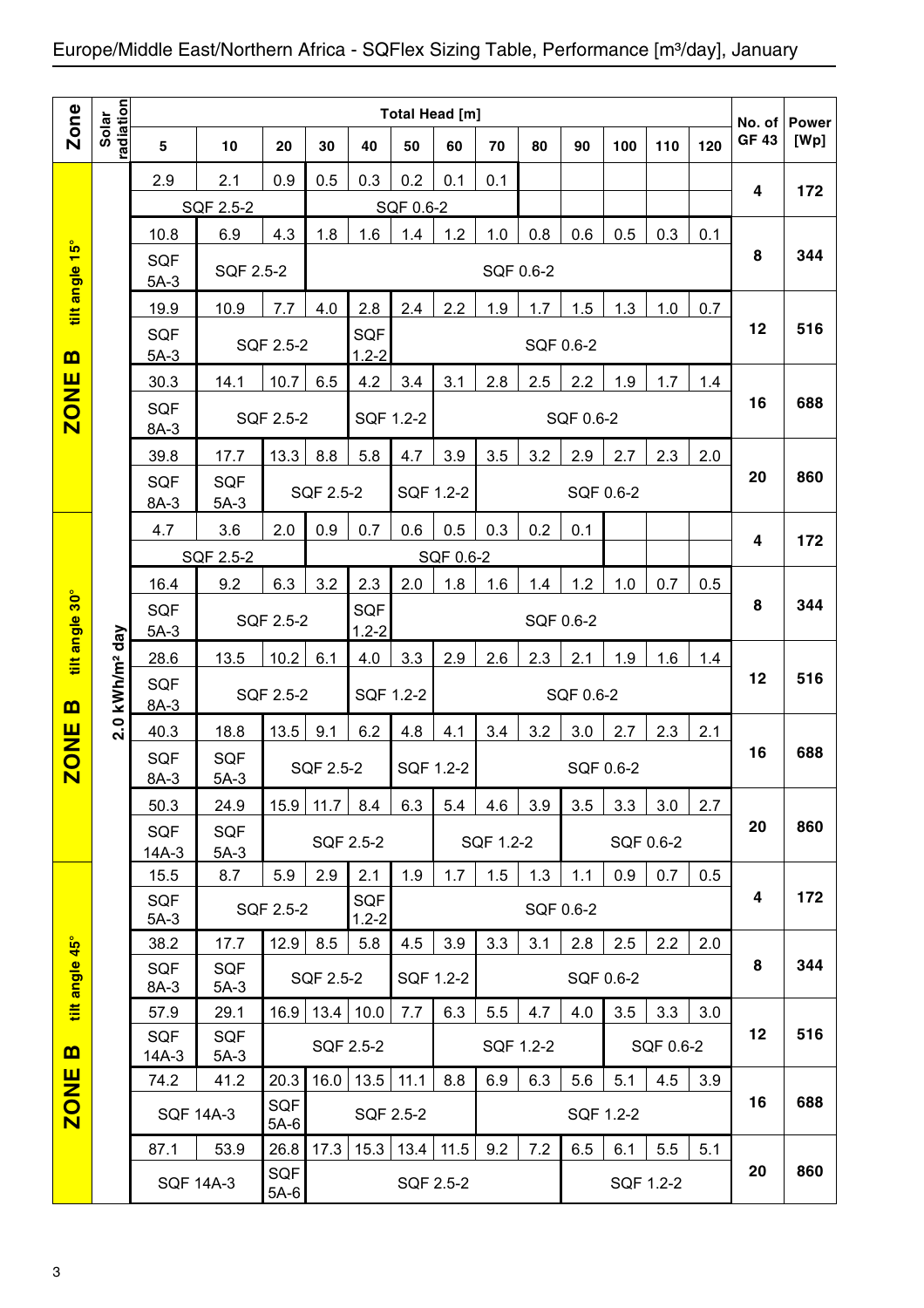|                |                        |                       |                      |                      |                 |                         | Total Head [m] |           |           |           |           |           |           |                         | No. of       | <b>Power</b> |
|----------------|------------------------|-----------------------|----------------------|----------------------|-----------------|-------------------------|----------------|-----------|-----------|-----------|-----------|-----------|-----------|-------------------------|--------------|--------------|
| Zone           | radiation<br>Solar     | 5                     | 10                   | 20                   | 30              | 40                      | 50             | 60        | 70        | 80        | 90        | 100       | 110       | 120                     | <b>GF 43</b> | [Wp]         |
|                |                        | 5.0                   | 4.0                  | 2.2                  | 1.1             | 0.8                     | 0.7            | 0.6       | 0.4       | 0.2       | 0.1       |           |           |                         |              |              |
|                |                        |                       | SQF 2.5-2            |                      |                 |                         |                | SQF 0.6-2 |           |           |           |           |           |                         | 4            | 172          |
|                |                        | 17.6                  | 10.0                 | 6.9                  | 3.5             | 2.5                     | 2.2            | 2.0       | 1.7       | 1.5       | 1.3       | 1.1       | 0.8       | 0.6                     |              |              |
| tilt angle 15° |                        | <b>SQF</b><br>$5A-3$  |                      | SQF 2.5-2            |                 | SQF<br>$1.2 - 2$        |                |           |           | SQF 0.6-2 |           |           |           |                         | 8            | 344          |
|                |                        | 31.5                  | 14.5                 | 11.0                 | 6.7             | 4.4                     | 3.6            | 3.2       | 2.9       | 2.6       | 2.3       | 2.0       | 1.7       | 1.5                     |              |              |
| $\bullet$      |                        | <b>SQF</b><br>$8A-3$  |                      | SQF 2.5-2            |                 | SQF 1.2-2               |                |           |           |           | SQF 0.6-2 |           |           |                         | 12           | 516          |
|                |                        | 43.9                  | 20.3                 | 14.4                 | 9.9             | 6.8                     | 5.3            | 4.5       | 3.7       | 3.5       | 3.2       | 3.0       | 2.6       | 2.3                     |              |              |
| ZONE           |                        | <b>SQF</b><br>$8A-3$  | <b>SQF</b><br>$5A-3$ |                      | SQF 2.5-2       |                         | SQF 1.2-2      |           |           |           | SQF 0.6-2 |           |           |                         | 16           | 688          |
|                |                        | 55.5                  | 27.4                 | 17.1                 | 12.7            | 9.3                     | 6.8            | 5.9       | 5.0       | 4.2       | 3.7       | 3.6       | 3.3       | 3.0                     |              |              |
|                |                        | <b>SQF</b><br>$14A-3$ | <b>SQF</b><br>$5A-3$ |                      |                 | SQF 2.5-2               |                |           | SQF 1.2-2 |           |           |           | SQF 0.6-2 |                         | 20           | 860          |
|                |                        | 9.3                   | 6.2                  | 3.9                  | 1.7             | 1.4                     | 1.3            | 1.1       | 0.9       | 0.7       | 0.5       | 0.4       | 0.2       | 0.1                     |              |              |
|                |                        | <b>SQF</b><br>$5A-3$  | SQF 2.5-2            |                      |                 |                         |                |           | SQF 0.6-2 |           |           |           |           |                         | 4            | 172          |
|                |                        | 26.9                  | 13.0                 | 9.7                  | 5.7             | 3.7                     | 3.1            | 2.8       | 2.5       | 2.2       | 2.0       | 1.8       | 1.5       | 1.2                     |              |              |
| tilt angle 30° | kWh/m <sup>2</sup> day | <b>SQF</b><br>8A-3    |                      | SQF 2.5-2            |                 | SQF 1.2-2               |                |           |           |           | SQF 0.6-2 |           |           |                         | 8            | 344          |
|                |                        | 43.7                  | 20.5                 | 14.4                 | 9.9             | 6.8                     | 5.3            | 4.5       | 3.7       | 3.4       | 3.2       | 3.0       | 2.6       | 2.3                     |              |              |
| $\bullet$      | $2.\overline{6}$       | <b>SQF</b><br>8A-3    | <b>SQF</b><br>$5A-3$ |                      | SQF 2.5-2       |                         |                | SQF 1.2-2 |           |           |           | SQF 0.6-2 |           |                         | 12           | 516          |
|                |                        | 58.8                  | 29.5                 | 17.2                 | 13.6            | 10.1                    | 7.6            | 6.4       | 5.5       | 4.7       | 3.9       | 3.6       | 3.4       | 3.1                     | 16           | 688          |
| <b>ZONE</b>    |                        | <b>SQF</b><br>$14A-3$ | <b>SQF</b><br>$5A-3$ |                      |                 | SQF 2.5-2               |                |           | SQF 1.2-2 |           |           |           | SQF 0.6-2 |                         |              |              |
|                |                        | 71.7                  | 37.1                 | 18.6                 | 15.8            | 13.0                    | 10.3           | 8.0       | 6.7       | 6.1       | 5.3       | 4.7       | 4.0       | 3.5                     |              |              |
|                |                        |                       | <b>SQF 14A-3</b>     |                      |                 | SQF 2.5-2               |                |           |           |           | SQF 1.2-2 |           |           | <b>SQF</b><br>$0.6 - 2$ | 20           | 860          |
|                |                        | 23.9                  | 12.2                 | 8.9                  | 5.0             | 3.4                     | 2.8            | 2.5       | 2.2       | 2.0       | 1.8       | 1.6       | 1.3       | 1.0                     | 4            | 172          |
|                |                        | <b>SQF</b><br>8A-3    |                      | SQF 2.5-2            |                 | <b>SQF</b><br>$1.2 - 2$ |                |           |           |           | SQF 0.6-2 |           |           |                         |              |              |
|                |                        | 54.4                  | 26.9                 | 16.7                 | 12.5            | 9.1                     | 6.7            | 5.8       | 4.9       | 4.1       | 3.7       | 3.5       | 3.2       | 2.9                     |              |              |
| tilt angle 45° |                        | <b>SQF</b><br>$14A-3$ | <b>SQF</b><br>$5A-3$ |                      |                 | SQF 2.5-2               |                |           | SQF 1.2-2 |           |           |           | SQF 0.6-2 |                         | 8            | 344          |
|                |                        | 78.0                  | 42.7                 | 21.1                 | 16.7            | 14.2                    | 11.7           | 9.2       | 7.2       | 6.7       | 6.0       | 5.3       | 4.6       | 4.0                     |              |              |
| $\circ$        |                        |                       | <b>SQF 14A-3</b>     | SQF<br>$5A-6$        |                 | SQF 2.5-2               |                |           |           |           |           | SQF 1.2-2 |           |                         | 12           | 516          |
| ZONE           |                        | 94.7                  | 60.6                 | 30.5                 | 18.5            | 16.3                    | 14.8           | 12.8      | 10.4      | 8.2       | 7.1       | 6.7       | 6.2       | 5.6                     | 16           | 688          |
|                |                        |                       | <b>SQF 14A-3</b>     | <b>SQF</b><br>$5A-6$ |                 |                         | SQF 2.5-2      |           |           |           |           |           | SQF 1.2-2 |                         |              |              |
|                |                        | 108                   | 75.5                 | 38.0                 | 23.5            | 17.7                    | 16.1           | 14.6      | 12.8      | 10.9      | 8.7       | 7.4       | $7.0$     | 6.5                     | 20           | 860          |
|                |                        |                       | <b>SQF 14A-3</b>     |                      | <b>SQF 5A-6</b> |                         |                |           | SQF 2.5-2 |           |           |           | SQF 1.2-2 |                         |              |              |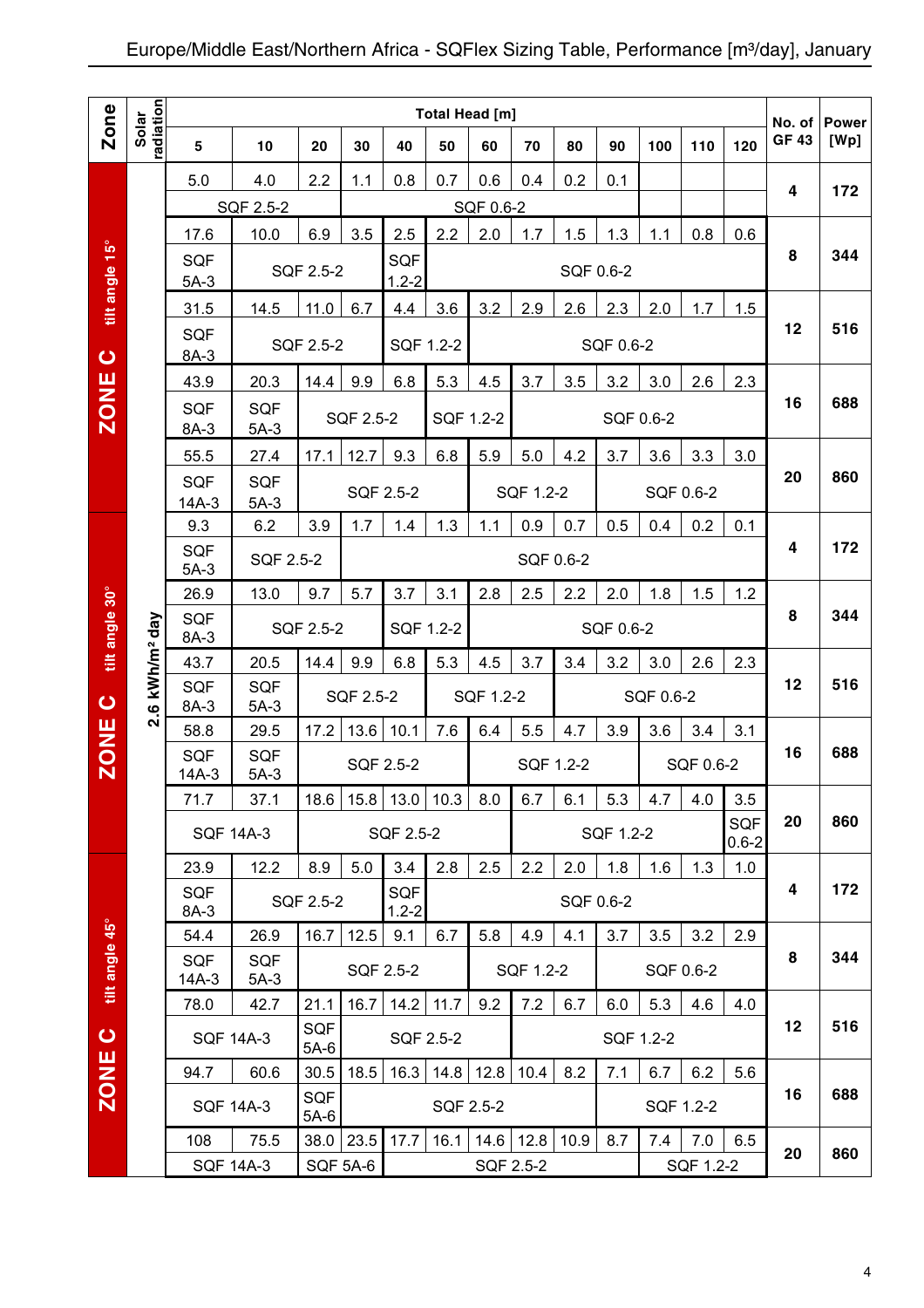|                |                    |                       |                      |               |           |                         | <b>Total Head [m]</b> |     |           |           |     |           |           |           |                        |                      |
|----------------|--------------------|-----------------------|----------------------|---------------|-----------|-------------------------|-----------------------|-----|-----------|-----------|-----|-----------|-----------|-----------|------------------------|----------------------|
| Zone           | Solar<br>radiation | 5                     | 10                   | 20            | 30        | 40                      | 50                    | 60  | 70        | 80        | 90  | 100       | 110       | 120       | No. of<br><b>GF 43</b> | <b>Power</b><br>[Wp] |
|                |                    | 8.2                   | 5.8                  | 3.5           | 1.6       | 1.3                     | 1.1                   | 1.0 | 0.8       | 0.6       | 0.4 | 0.3       | 0.1       |           |                        |                      |
|                |                    | <b>SQF</b><br>$5A-3$  | SQF 2.5-2            |               |           |                         |                       |     | SQF 0.6-2 |           |     |           |           |           | 4                      | 172                  |
|                |                    | 25.1                  | 12.7                 | 9.3           | 5.3       | 3.5                     | 2.9                   | 2.7 | 2.4       | 2.1       | 1.8 | 1.6       | 1.4       | 1.1       |                        |                      |
| tilt angle 15° |                    | <b>SQF</b><br>8A-3    |                      | SQF 2.5-2     |           | <b>SQF</b><br>$1.2 - 2$ |                       |     |           | SQF 0.6-2 |     |           |           |           | 8                      | 344                  |
|                |                    | 42.3                  | 19.1                 | 13.9          | 9.4       | 6.4                     | 5.0                   | 4.2 | 3.6       | 3.4       | 3.1 | 2.9       | 2.5       | 2.1       |                        |                      |
| $\Omega$       |                    | <b>SQF</b><br>8A-3    | <b>SQF</b><br>$5A-3$ |               | SQF 2.5-2 |                         | SQF 1.2-2             |     |           |           |     | SQF 0.6-2 |           |           | 12                     | 516                  |
|                |                    | 57.2                  | 28.3                 | 17.4          | 13.0      | 9.6                     | 7.0                   | 6.1 | 5.2       | 4.4       | 3.8 | 3.6       | 3.3       | 3.1       |                        |                      |
| <b>ZONE</b>    |                    | <b>SQF</b><br>$14A-3$ | <b>SQF</b><br>$5A-3$ |               |           | SQF 2.5-2               |                       |     | SQF 1.2-2 |           |     |           | SQF 0.6-2 |           | 16                     | 688                  |
|                |                    | 70.5                  | 35.8                 | 19.2          | 15.7      | 12.4                    | 9.8                   | 7.4 | 6.7       | 6.0       | 5.1 | 4.4       | 3.8       | 3.6       |                        |                      |
|                |                    | <b>SQF</b><br>14A-3   | <b>SQF</b><br>$5A-3$ |               |           | SQF 2.5-2               |                       |     |           | SQF 1.2-2 |     |           |           | SQF 0.6-2 | 20                     | 860                  |
|                |                    | 14.7                  | 8.6                  | 5.8           | 2.7       | 2.0                     | 1.8                   | 1.6 | 1.4       | 1.2       | 1.0 | 0.8       | 0.6       | 0.4       |                        |                      |
|                |                    | <b>SQF</b><br>$5A-3$  |                      | SQF 2.5-2     |           |                         |                       |     |           | SQF 0.6-2 |     |           |           |           | 4                      | 172                  |
|                | day                | 37.9                  | 16.8                 | 12.7          | 8.3       | 5.5                     | 4.4                   | 3.7 | 3.3       | 3.1       | 2.8 | 2.5       | 2.1       | 1.9       |                        |                      |
| tilt angle 30° | kWh/m <sup>2</sup> | <b>SQF</b><br>8A-3    | <b>SQF</b><br>$5A-3$ |               | SQF 2.5-2 |                         | SQF 1.2-2             |     |           |           |     | SQF 0.6-2 |           |           | 8                      | 344                  |
|                | $\dot{q}$          | 58.0                  | 28.9                 | 17.2          | 13.3      | 9.8                     | 7.3                   | 6.3 | 5.4       | 4.5       | 3.8 | 3.6       | 3.3       | 3.1       |                        |                      |
| $\Box$         | ო                  | <b>SQF</b><br>$14A-3$ | <b>SQF</b><br>$5A-3$ |               |           | SQF 2.5-2               |                       |     | SQF 1.2-2 |           |     |           | SQF 0.6-2 |           | 12                     | 516                  |
|                |                    | 74.7                  | 39.4                 | 19.4          | 16.3      | 13.6                    | 10.9                  | 8.4 | 7.0       | 6.4       | 5.7 | 5.0       | 4.3       | 3.7       |                        |                      |
| <b>ZONE</b>    |                    | <b>SQF 14A-3</b>      |                      | SQF<br>$5A-6$ |           | SQF 2.5-2               |                       |     |           |           |     | SQF 1.2-2 |           |           | 16                     | 688                  |
|                |                    | 87.6                  | 52.2                 |               | 26.4 17.7 |                         | $15.6$ 13.6 11.5      |     | 8.7       | 7.3       | 6.7 | 6.2       | 5.6       | 5.0       |                        |                      |
|                |                    | <b>SQF 14A-3</b>      |                      | SQF<br>$5A-6$ |           |                         | SQF 2.5-2             |     |           |           |     | SQF 1.2-2 |           |           | 20                     | 860                  |
|                |                    |                       |                      |               |           |                         |                       |     |           |           |     |           |           |           | 4                      | 172                  |
| tilt angle 45° |                    |                       |                      |               |           |                         |                       |     |           |           |     |           |           |           | 8                      | 344                  |
|                |                    |                       |                      |               |           |                         | Not actual            |     |           |           |     |           |           |           | 12                     | 516                  |
| ZONE D         |                    |                       |                      |               |           |                         |                       |     |           |           |     |           |           |           | 16                     | 688                  |
|                |                    |                       |                      |               |           |                         |                       |     |           |           |     |           |           |           | 20                     | 860                  |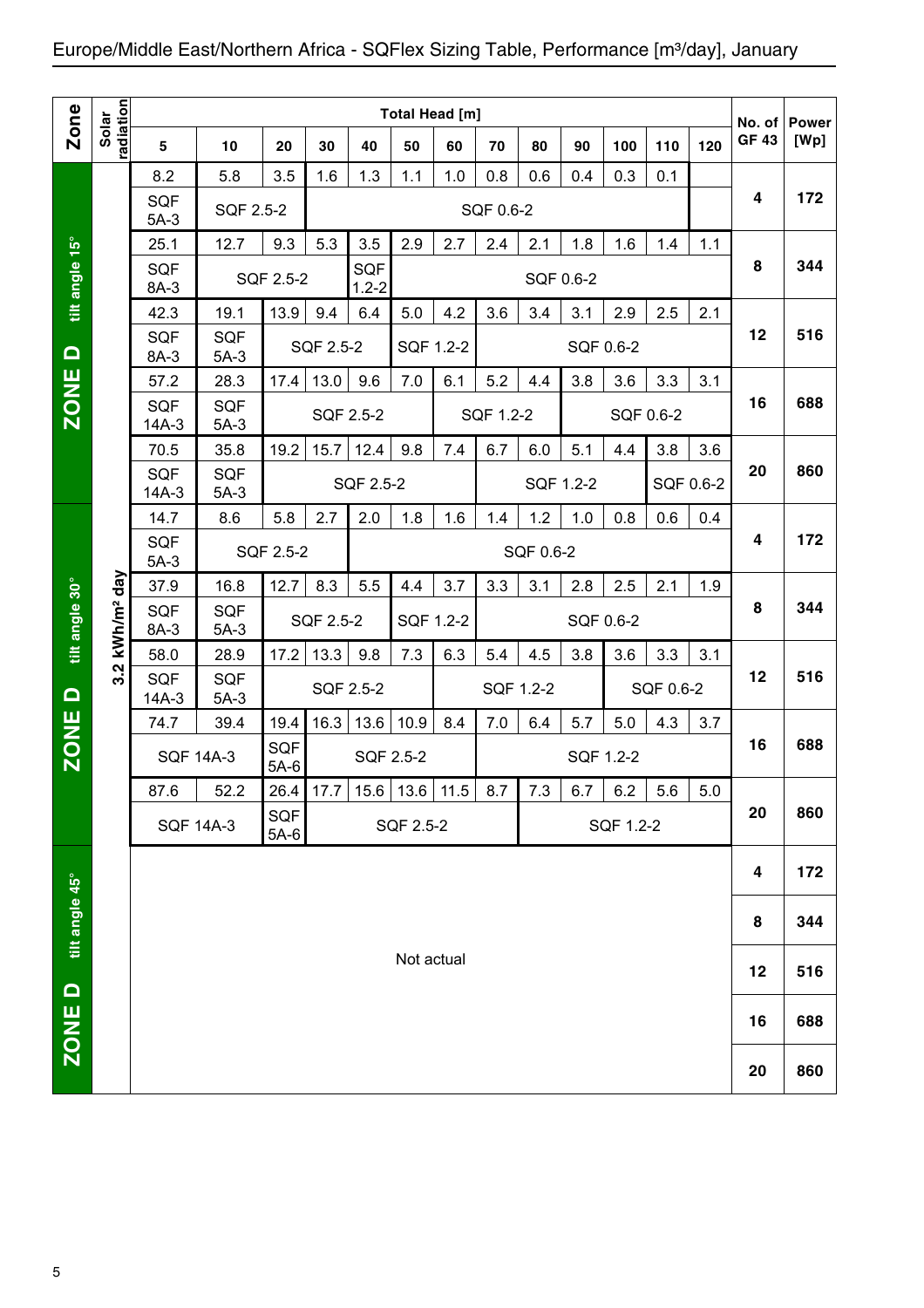|                |                            |                                                                           |                      |                      |                         |           | <b>Total Head [m]</b> |                |     |           |           |           |           |           |                        |                      |
|----------------|----------------------------|---------------------------------------------------------------------------|----------------------|----------------------|-------------------------|-----------|-----------------------|----------------|-----|-----------|-----------|-----------|-----------|-----------|------------------------|----------------------|
| <b>Zone</b>    | radiation<br>Solar         | 5                                                                         | 10                   | 20                   | 30                      | 40        | 50                    | 60             | 70  | 80        | 90        | 100       | 110       | 120       | No. of<br><b>GF 43</b> | <b>Power</b><br>[Wp] |
|                |                            | 12.3                                                                      | 7.6                  | 4.9                  | 2.1                     | 1.7       | 1.6                   | 1.4            | 1.2 | 1.0       | 0.8       | 0.6       | 0.4       | 0.2       |                        |                      |
|                |                            | <b>SQF</b><br>$5A-3$                                                      | SQF 2.5-2            |                      | <b>SQF</b><br>$1.2 - 2$ |           |                       |                |     | SQF 0.6-2 |           |           |           |           | 4                      | 172                  |
|                |                            | 33.5                                                                      | 15.0                 | 11.5                 | 7.2                     | 4.7       | 3.8                   | 3.3            | 3.0 | 2.7       | 2.4       | 2.2       | 1.8       | 1.6       |                        |                      |
| tilt angle 15° |                            | <b>SQF</b><br>8A-3                                                        |                      | SQF 2.5-2            |                         | SQF 1.2-2 |                       |                |     |           | SQF 0.6-2 |           |           |           | 8                      | 344                  |
|                |                            | 52.1                                                                      | 25.6                 | 16.7                 | 11.9                    | 8.6       | 6.4                   | 5.5            | 4.7 | 3.9       | 3.6       | 3.4       | 3.1       | 2.8       |                        |                      |
| ш              |                            | <b>SQF</b><br>$14A-3$                                                     | <b>SQF</b><br>$5A-3$ |                      | SQF 2.5-2               |           |                       | SQF 1.2-2      |     |           |           |           | SQF 0.6-2 |           | 12                     | 516                  |
|                |                            | 69.4                                                                      | 35.3                 | 19.1                 | 15.5                    | 12.2      | 9.5                   | 7.3            | 6.6 | 5.8       | 4.9       | 4.2       | 3.8       | 3.6       |                        |                      |
| <b>ZONE</b>    |                            | <b>SQF</b><br>$14A-3$                                                     | <b>SQF</b><br>$5A-3$ |                      | SQF 2.5-2               |           |                       |                |     | SQF 1.2-2 |           |           |           | SQF 0.6-2 | 16                     | 688                  |
|                |                            | 82.3                                                                      | 45.5                 | 23.0                 | 17.5                    | 14.9      | 12.6                  | 10.0           | 7.5 | 7.0       | 6.3       | 5.8       | 5.0       | 4.3       |                        |                      |
|                |                            |                                                                           | <b>SQF 14A-3</b>     | <b>SQF</b><br>$5A-6$ |                         | SQF 2.5-2 |                       |                |     |           |           | SQF 1.2-2 |           |           | 20                     | 860                  |
|                |                            | 19.4                                                                      | 10.7                 | 7.5                  | 3.9                     | 2.8       | 2.4                   | 2.1            | 1.8 | 1.6       | 1.4       | 1.2       | 0.9       | 0.7       |                        |                      |
|                |                            | <b>SQF</b><br><b>SQF</b><br>SQF 2.5-2<br>SQF 0.6-2<br>$1.2 - 2$<br>$5A-3$ |                      |                      |                         |           |                       |                |     |           |           |           |           |           | 4                      | 172                  |
|                |                            | 46.9                                                                      | 22.4                 | 15.3                 | 10.7                    | 7.5       | 5.7                   | 4.9            | 4.0 | 3.6       | 3.4       | 3.2       | 2.8       | 2.5       |                        |                      |
| tilt angle 30° | 3.8 kWh/m <sup>2</sup> day | <b>SQF</b><br>8A-3                                                        | <b>SQF</b><br>$5A-3$ |                      | SQF 2.5-2               |           |                       | SQF 1.2-2      |     |           |           | SQF 0.6-2 |           |           | 8                      | 344                  |
|                |                            | 70.3                                                                      | 35.8                 | 19.0                 | 15.7                    | 12.5      | 9.8                   | 7.5            | 6.7 | 6.0       | 5.1       | 4.4       | 3.8       | 3.6       |                        |                      |
| ш              |                            | <b>SQF</b><br>$14A-3$                                                     | <b>SQF</b><br>$5A-3$ |                      |                         | SQF 2.5-2 |                       |                |     |           | SQF 1.2-2 |           |           | SQF 0.6-2 | 12                     | 516                  |
|                |                            | 86.9                                                                      | 51.2                 | 25.8                 | 17.8                    | 15.6      | 13.6                  | 11.2           | 8.4 | 7.3       | 6.7       | 6.2       | 5.6       | 4.9       |                        |                      |
| <b>ZONE</b>    |                            |                                                                           | <b>SQF 14A-3</b>     | SQF<br>$5A-6$        |                         |           | SQF 2.5-2             |                |     |           |           | SQF 1.2-2 |           |           | 16                     | 688                  |
|                |                            | 100                                                                       | 66.7                 |                      | $33.4$ 19.3             | 17.0      |                       | 15.4 13.7 11.5 |     | 9.3       | 7.4       | 7.0       | 6.6       | 6.1       | 20                     | 860                  |
|                |                            |                                                                           | <b>SQF 14A-3</b>     |                      | SQF 5A-6                |           |                       | SQF 2.5-2      |     |           |           |           | SQF 1.2-2 |           |                        |                      |
|                |                            |                                                                           |                      |                      |                         |           |                       |                |     |           |           |           |           |           | 4                      | 172                  |
| tilt angle 45° |                            |                                                                           |                      |                      |                         |           |                       |                |     |           |           |           |           |           | 8                      | 344                  |
| ш              |                            |                                                                           |                      |                      |                         |           | Not actual            |                |     |           |           |           |           |           | 12                     | 516                  |
| <b>ZONE</b>    |                            |                                                                           |                      |                      |                         |           |                       |                |     |           |           |           |           |           | 16                     | 688                  |
|                |                            |                                                                           |                      |                      |                         |           |                       |                |     |           |           |           |           |           | 20                     | 860                  |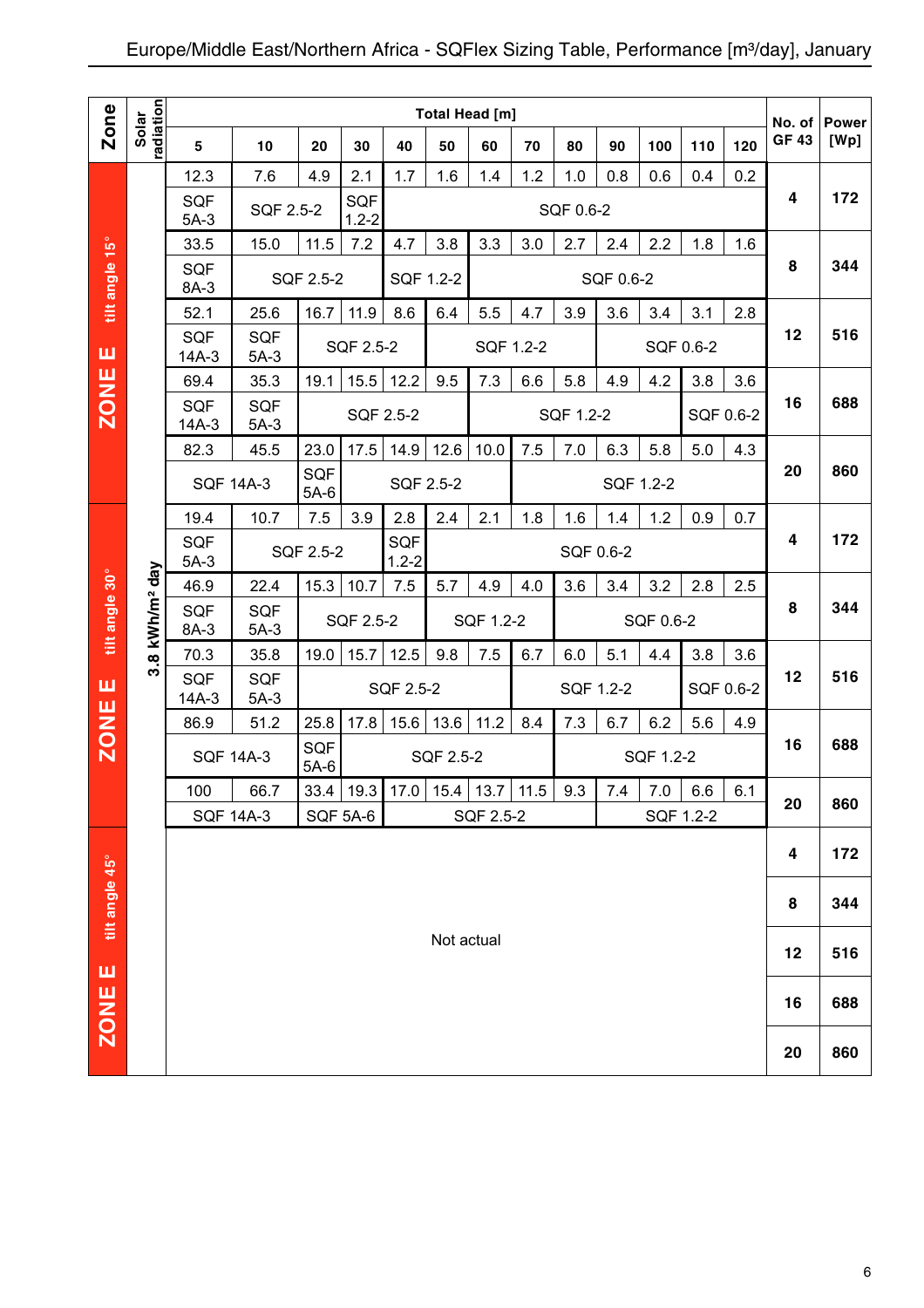|                |                        |                       |                          |                      |                                |                         |                  | Total Head [m] |             |           |           |           |                  |     |                       |                      |
|----------------|------------------------|-----------------------|--------------------------|----------------------|--------------------------------|-------------------------|------------------|----------------|-------------|-----------|-----------|-----------|------------------|-----|-----------------------|----------------------|
| <b>Zone</b>    | adiation<br>Solar      | 5                     | 10                       | 20                   | 30                             | 40                      | 50               | 60             | 70          | 80        | 90        | 100       | 110              | 120 | No. of<br><b>GF43</b> | <b>Power</b><br>[Wp] |
|                |                        | 15.8                  | 9.3                      | 6.3                  | 3.0                            | 2.2                     | 2.0              | 1.8            | 1.5         | 1.3       | 1.1       | 0.9       | 0.6              | 0.5 |                       |                      |
|                |                        | <b>SQF</b><br>$5A-3$  |                          | SQF 2.5-2            |                                |                         |                  |                |             | SQF 0.6-2 |           |           |                  |     | 4                     | 172                  |
|                |                        | 40.9                  | 18.1                     | 13.6                 | 9.0                            | 6.0                     | 4.8              | 4.0            | 3.5         | 3.3       | 3.0       | 2.7       | 2.4              | 2.0 |                       |                      |
| tilt angle 15° |                        | <b>SQF</b><br>8A-3    | <b>SQF</b><br>$5A-3$     |                      | SQF 2.5-2                      |                         | SQF 1.2-2        |                |             |           | SQF 0.6-2 |           |                  |     | 8                     | 344                  |
|                |                        | 62.4                  | 31.2                     | 18.4                 | 14.2                           | 10.6                    | 8.0              | 6.7            | 5.8         | 5.0       | 4.1       | 3.8       | 3.6              | 3.3 |                       |                      |
| Щ              |                        | <b>SQF</b><br>$14A-3$ | <b>SQF</b><br>$5A-3$     |                      | SQF 2.5-2                      |                         |                  |                | SQF 1.2-2   |           |           |           | SQF 0.6-2        |     | 12                    | 516                  |
|                |                        | 79.2                  | 42.3                     | 21.3                 | 17.2                           | 14.4                    | 11.8             | 9.3            | 7.4         | 6.8       | 6.1       | 5.4       | 4.6              | 4.0 |                       |                      |
| <b>ZONE</b>    |                        | <b>SQF 14A-3</b>      |                          | <b>SQF</b><br>$5A-6$ |                                | SQF 2.5-2               |                  |                |             |           | SQF 1.2-2 |           |                  |     | 16                    | 688                  |
|                |                        | 92.1                  | 57.3                     | 28.6                 | 18.9                           | 16.3                    | 14.4             | 12.4           | 9.6         | 7.6       | 7.1       | 6.6       | 6.0              | 5.5 |                       |                      |
|                |                        |                       | <b>SQF 14A-3</b>         | SQF<br>$5A-6$        |                                |                         | <b>SQF 2.5-2</b> |                |             |           |           | SQF 1.2-2 |                  |     | 20                    | 860                  |
|                |                        | 24.2                  | 12.4                     | 9.1                  | 5.1                            | 3.4                     | 2.8              | 2.6            | 2.3         | 2.0       | 1.8       | 1.6       | 1.3              | 1.0 |                       |                      |
|                |                        | <b>SQF</b><br>8A-3    |                          | SQF 2.5-2            |                                | <b>SQF</b><br>$1.2 - 2$ |                  |                |             | SQF 0.6-2 |           |           |                  |     | 4                     | 172                  |
|                |                        | 55.9                  | 27.6                     | 17.3                 | 12.7                           | 9.3                     | 6.8              | 6.0            | 5.1         | 4.2       | 3.8       | 3.6       | 3.3              | 3.0 |                       |                      |
| tilt angle 30° | kWh/m <sup>2</sup> day | SQF<br>$14A-3$        | <b>SQF</b><br>$5A-3$     |                      | SQF 2.5-2                      |                         |                  | SQF 1.2-2      |             |           |           | SQF 0.6-2 |                  |     | 8                     | 344                  |
|                | 4.4                    | 79.8                  | 42.9                     | 21.6                 | 17.2                           | 14.5                    | 11.9             | 9.4            | 7.4         | 6.9       | 6.2       | 5.5       | 4.7              | 4.0 |                       |                      |
| Щ              |                        | <b>SQF 14A-3</b>      |                          | SQF<br>$5A-6$        |                                | SQF 2.5-2               |                  |                |             |           |           | SQF 1.2-2 |                  |     | 12                    | 516                  |
|                |                        | 96.5                  | 62.5                     | 31.2                 | 19.4                           | 16.8                    | 15.2             | 13.2           | 10.7        | 8.3       | 7.3       | 6.9       | 6.4              | 5.8 |                       |                      |
| <b>ZONE</b>    |                        |                       | <b>SQF 14A-3</b>         | SQF<br>$5A-6$        |                                |                         | SQF 2.5-2        |                |             |           |           | SQF 1.2-2 |                  |     | 16                    | 688                  |
|                |                        | 111                   | 77.6<br><b>SQF 14A-3</b> |                      | $38.9$ 24.1<br><b>SQF 5A-6</b> | 18.4                    | 16.6             | SQF 2.5-2      | $15.0$ 13.2 | 11.2      | 8.7       | 7.6       | 7.2<br>SQF 1.2-2 | 6.7 | 20                    | 860                  |
|                |                        |                       |                          |                      |                                |                         |                  |                |             |           |           |           |                  |     |                       |                      |
|                |                        |                       |                          |                      |                                |                         |                  |                |             |           |           |           |                  |     | 4                     | 172                  |
| tilt angle 45° |                        |                       |                          |                      |                                |                         |                  |                |             |           |           |           |                  |     | 8                     | 344                  |
|                |                        |                       |                          |                      |                                |                         | Not actual       |                |             |           |           |           |                  |     | 12                    | 516                  |
| Щ              |                        |                       |                          |                      |                                |                         |                  |                |             |           |           |           |                  |     | 16                    | 688                  |
| ZONE           |                        |                       |                          |                      |                                |                         |                  |                |             |           |           |           |                  |     | 20                    | 860                  |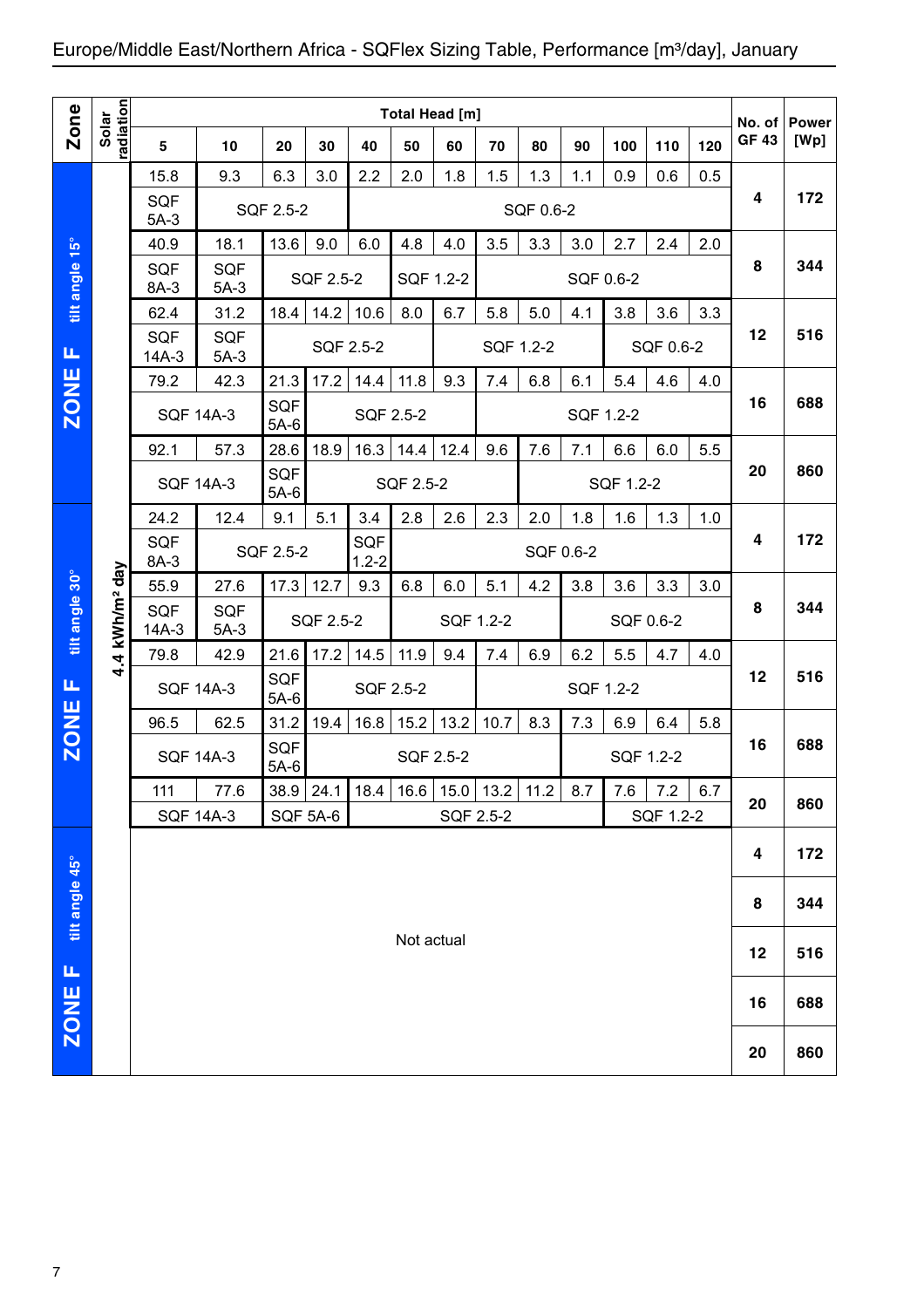|                |                            |                       |                      |                      |               |                  |            | <b>Total Head [m]</b> |                      |           |           |           |           |           |                        |                      |
|----------------|----------------------------|-----------------------|----------------------|----------------------|---------------|------------------|------------|-----------------------|----------------------|-----------|-----------|-----------|-----------|-----------|------------------------|----------------------|
| Zone           | radiation<br>Solar         | 5                     | 10                   | 20                   | 30            | 40               | 50         | 60                    | 70                   | 80        | 90        | 100       | 110       | 120       | No. of<br><b>GF 43</b> | <b>Power</b><br>[Wp] |
|                |                            | 18.9                  | 10.5                 | 7.3                  | 3.7           | 2.6              | 2.3        | 2.1                   | 1.8                  | 1.6       | 1.4       | 1.2       | 0.9       | 0.6       |                        |                      |
|                |                            | <b>SQF</b><br>$5A-3$  |                      | SQF 2.5-2            |               | SQF<br>$1.2 - 2$ |            |                       |                      |           | SQF 0.6-2 |           |           |           | 4                      | 172                  |
|                |                            | 46.1                  | 21.8                 | 15.2                 | 10.4          | 7.2              | 5.6        | 4.8                   | 3.9                  | 3.6       | 3.4       | 3.2       | 2.7       | 2.4       |                        |                      |
| tilt angle 15° |                            | <b>SQF</b><br>8A-3    | <b>SQF</b><br>$5A-3$ |                      | SQF 2.5-2     |                  |            | SQF 1.2-2             |                      |           |           | SQF 0.6-2 |           |           | 8                      | 344                  |
|                |                            | 69.6                  | 35.3                 | 19.3                 | 15.6          | 12.2             | 9.5        | 7.3                   | 6.6                  | 5.8       | 4.9       | 4.2       | 3.8       | 3.6       |                        |                      |
| $\sigma$       |                            | <b>SQF</b><br>$14A-3$ | <b>SQF</b><br>$5A-3$ |                      |               | SQF 2.5-2        |            |                       |                      | SQF 1.2-2 |           |           |           | SQF 0.6-2 | 12                     | 516                  |
|                |                            | 86.2                  | 50.0                 | 25.1                 | 18.2          | 15.5             | 13.4       | 10.9                  | 8.1                  | 7.3       | 6.7       | 6.1       | 5.5       | 4.7       |                        |                      |
| <b>ZONE</b>    |                            |                       | <b>SQF 14A-3</b>     | SQF<br>$5A-6$        |               |                  | SQF 2.5-2  |                       |                      |           |           | SQF 1.2-2 |           |           | 16                     | 688                  |
|                |                            | 100.0                 | 65.7                 | 32.7                 | 19.7          | 17.3             | 15.5       | 13.7                  | 11.3                 | 8.9       | 7.5       | 7.1       | 6.6       | 6.1       |                        |                      |
|                |                            | <b>SQF 14A-3</b>      |                      | <b>SQF</b><br>$5A-6$ |               |                  |            | SQF 2.5-2             |                      |           |           |           | SQF 1.2-2 |           | 20                     | 860                  |
|                |                            | 28.1                  | 13.5                 | 10.1                 | 5.9           | 3.9              | 3.1        | 2.9                   | 2.6                  | 2.3       | 2.0       | 1.8       | 1.5       | 1.3       |                        |                      |
|                |                            | <b>SQF</b><br>8A-3    |                      | SQF 2.5-2            |               | SQF<br>$1.2 - 2$ |            |                       |                      |           | SQF 0.6-2 |           |           |           | 4                      | 172                  |
|                |                            | 62.1                  | 30.9                 | 18.6                 | 14.0          | 10.5             | 7.9        | 6.7                   | 5.7                  | 4.9       | 4.0       | 3.8       | 3.6       | 3.3       |                        |                      |
| tilt angle 30° | 4.9 kWh/m <sup>2</sup> day | <b>SQF</b><br>$14A-3$ | <b>SQF</b><br>$5A-3$ |                      | SQF 2.5-2     |                  |            |                       | SQF 1.2-2            |           |           |           | SQF 0.6-2 |           | 8                      | 344                  |
|                |                            | 85.7                  | 49.3                 | 24.7                 | 18.3          | 15.6             | 13.3       | 10.7                  | 7.9                  | 7.4       | 6.7       | 6.1       | 5.4       | 4.6       |                        |                      |
| $\sigma$       |                            | <b>SQF 14A-3</b>      |                      | SQF<br>$5A-6$        |               |                  | SQF 2.5-2  |                       |                      |           |           | SQF 1.2-2 |           |           | 12                     | 516                  |
|                |                            | 104                   | 69.6                 | 34.6                 | 20.2          | 17.9             | 16.0       | 14.3                  | 12.0                 | 9.7       | 7.8       | 7.3       | 6.9       | 6.4       |                        |                      |
| <b>ZONE</b>    |                            |                       | <b>SQF 14A-3</b>     | <b>SQF</b><br>$5A-6$ |               |                  |            | SQF 2.5-2             |                      |           |           |           | SQF 1.2-2 |           | 16                     | 688                  |
|                |                            | 119                   | 83.8                 |                      | $41.9$   26.8 | 19.3             | 17.6       |                       | $15.8$   14.0   12.3 |           | 9.9       | 7.9       | 7.6       | 7.2       | 20                     | 860                  |
|                |                            |                       | <b>SQF 14A-3</b>     |                      | SQF 5A-6      |                  |            | SQF 2.5-2             |                      |           |           |           | SQF 1.2-2 |           |                        |                      |
|                |                            |                       |                      |                      |               |                  |            |                       |                      |           |           |           |           |           | 4                      | 172                  |
| tilt angle 45° |                            |                       |                      |                      |               |                  |            |                       |                      |           |           |           |           |           | 8                      | 344                  |
|                |                            |                       |                      |                      |               |                  | Not actual |                       |                      |           |           |           |           |           | 12                     | 516                  |
| ZONE G         |                            |                       |                      |                      |               |                  |            |                       |                      |           |           |           |           |           | 16                     | 688                  |
|                |                            |                       |                      |                      |               |                  |            |                       |                      |           |           |           |           |           | 20                     | 860                  |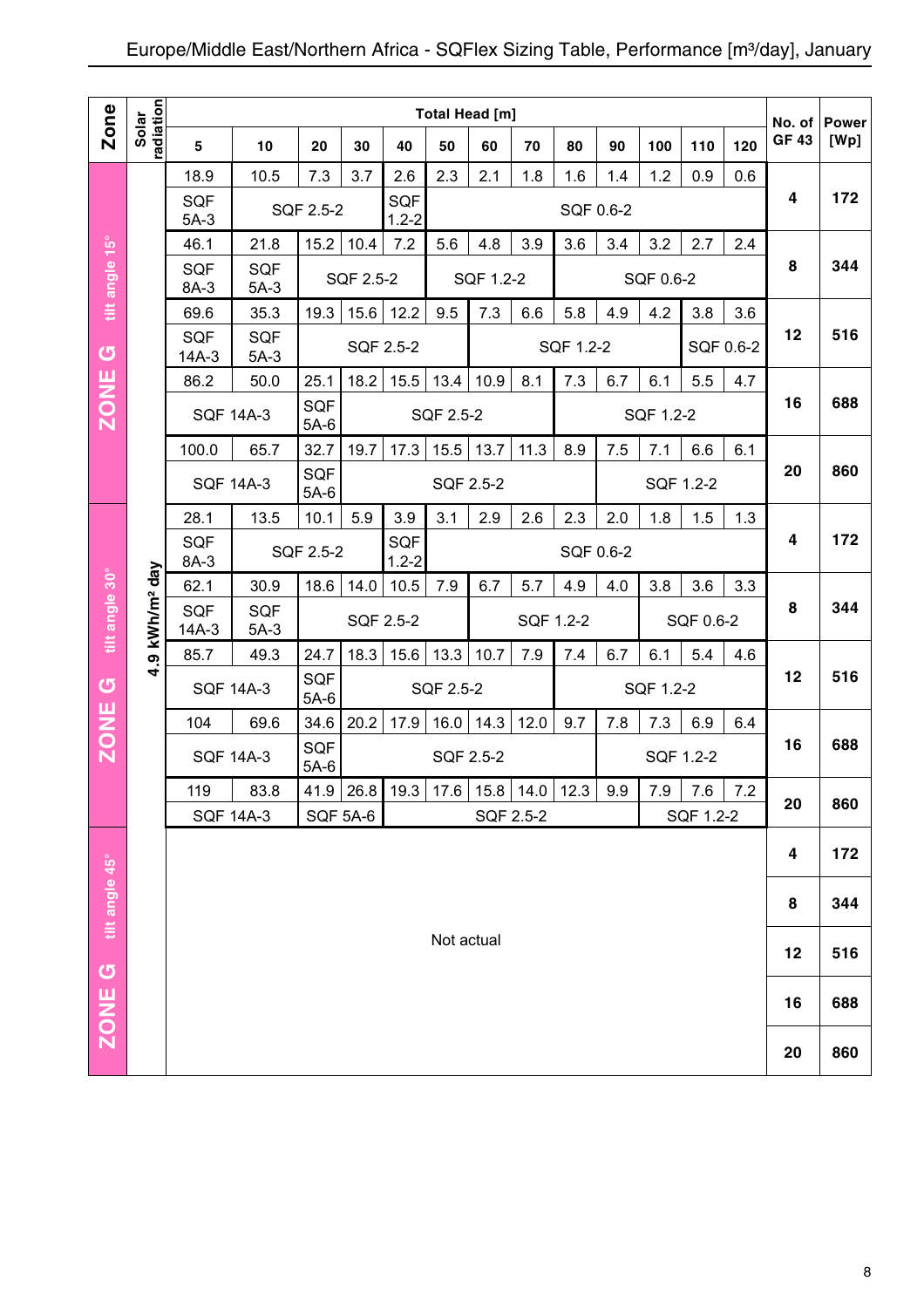|                |                          |                      |                      |                      |           |                         | Total Head [m] |           |           |           |           |           |           |                  |                        |                      |
|----------------|--------------------------|----------------------|----------------------|----------------------|-----------|-------------------------|----------------|-----------|-----------|-----------|-----------|-----------|-----------|------------------|------------------------|----------------------|
| Zone           | radiation<br>Solar       | $5\phantom{1}$       | 10                   | 20                   | 30        | 40                      | 50             | 60        | 70        | 80        | 90        | 100       | 110       | 120              | No. of<br><b>GF 43</b> | <b>Power</b><br>[Wp] |
|                |                          | 22.2                 | 11.8                 | 8.5                  | 4.5       | 3.1                     | 2.7            | 2.4       | 2.1       | 1.9       | 1.6       | 1.4       | 1.1       | 0.9              |                        |                      |
|                |                          | <b>SQF</b><br>$5A-3$ |                      | SQF 2.5-2            |           | <b>SQF</b><br>$1.2 - 2$ |                |           |           | SQF 0.6-2 |           |           |           |                  | 4                      | 172                  |
|                |                          | 52.4                 | 25.7                 | 16.9                 | 11.9      | 8.6                     | 6.4            | 5.5       | 4.7       | 3.9       | 3.7       | 3.5       | 3.2       | 2.8              |                        |                      |
| tilt angle 15° |                          | SQF<br>$14A-3$       | <b>SQF</b><br>$5A-3$ |                      | SQF 2.5-2 |                         |                | SQF 1.2-2 |           |           |           | SQF 0.6-2 |           |                  | 8                      | 344                  |
|                |                          | 76.7                 | 39.2                 | 20.4                 | 17.0      | 13.9                    | 11.1           | 8.6       | 7.2       | 6.6       | 5.8       | 5.1       | 4.3       | 3.8              |                        |                      |
| щ,             |                          |                      | <b>SQF 14A-3</b>     |                      |           | SQF 2.5-2               |                |           |           |           | SQF 1.2-2 |           |           | SQF<br>$0.6 - 2$ | 12                     | 516                  |
| <b>ZONE</b>    |                          | 93.4                 | 58.6                 | 29.1                 | 19.3      | 16.6                    | 14.7           | 12.6      | 9.8       | 7.7       | 7.2       | 6.8       | 6.2       | 5.6              |                        |                      |
|                |                          |                      | <b>SQF 14A-3</b>     | SQF<br>$5A-6$        |           |                         | SQF 2.5-2      |           |           |           |           | SQF 1.2-2 |           |                  | 16                     | 688                  |
|                |                          | 109                  | 74.2                 | 37.0                 | 22.4      | 18.4                    | 16.3           | 14.8      | 12.6      | 10.7      | 8.0       | 7.5       | 7.1       | 6.6              | 20                     | 860                  |
|                |                          | <b>SQF 14A-3</b>     |                      | <b>SQF 5A-6</b>      |           |                         |                | SQF 2.5-2 |           |           |           |           | SQF 1.2-2 |                  |                        |                      |
|                |                          | 31.1                 | 14.7                 | 10.9                 | 6.6       | 4.3                     | 3.5            | 3.1       | 2.8       | 2.5       | 2.3       | 2.0       | 1.7       | 1.4              |                        |                      |
|                |                          | SQF<br>8A-3          |                      | SQF 2.5-2            |           | SQF 1.2-2               |                |           |           |           | SQF 0.6-2 |           |           |                  | 4                      | 172                  |
|                |                          | 66.9                 | 33.5                 | 19.6                 | 15.3      | 11.4                    | 8.8            | 7.2       | 6.3       | 5.4       | 4.5       | 4.0       | 3.8       | 3.5              |                        |                      |
| tilt angle 30° | 5 kWh/m <sup>2</sup> day | SQF<br>$14A-3$       | <b>SQF</b><br>$5A-3$ |                      |           | SQF 2.5-2               |                |           | SQF 1.2-2 |           |           |           | SQF 0.6-2 |                  | 8                      | 344                  |
|                |                          | 91.9                 | 54.8                 | 27.1                 | 19.4      | 16.8                    | 14.4           | 11.8      | 8.9       | 7.7       | 7.2       | 6.6       | 6.0       | 5.2              |                        |                      |
| œ<br>ш         | ιó                       |                      | <b>SQF 14A-3</b>     | <b>SQF</b><br>$5A-6$ |           |                         | SQF 2.5-2      |           |           |           |           | SQF 1.2-2 |           |                  | 12                     | 516                  |
| <b>NOZ</b>     |                          | 112                  | 75.2                 | 37.3                 | 22.4      | 19.0                    | 17.0           | 15.1      | 12.9      | 10.7      | 8.2       | 7.7       | 7.3       | 6.8              | 16                     | 688                  |
|                |                          | <b>SQF 14A-3</b>     |                      | <b>SQF 5A-6</b>      |           |                         |                | SQF 2.5-2 |           |           |           |           | SQF 1.2-2 |                  |                        |                      |
|                |                          | 127                  | 88.6                 | 44.9                 | 28.9      | 20.2                    | 18.6           | 16.9      | 14.8      | 13.2      | 10.9      | 8.3       | 7.9       | 7.5              | 20                     | 860                  |
|                |                          | <b>SQF 14A-3</b>     |                      | <b>SQF 5A-6</b>      |           |                         |                | SQF 2.5-2 |           |           |           |           | SQF 1.2-2 |                  |                        |                      |
|                |                          |                      |                      |                      |           |                         |                |           |           |           |           |           |           |                  | 4                      | 172                  |
| tilt angle 45° |                          |                      |                      |                      |           |                         |                |           |           |           |           |           |           |                  | 8                      | 344                  |
|                |                          |                      |                      |                      |           |                         | Not actual     |           |           |           |           |           |           |                  | 12                     | 516                  |
| <b>H 3NOZ</b>  |                          |                      |                      |                      |           |                         |                |           |           |           |           |           |           |                  | 16                     | 688                  |
|                |                          |                      |                      |                      |           |                         |                |           |           |           |           |           |           |                  |                        |                      |
|                |                          |                      |                      |                      |           |                         |                |           |           |           |           |           |           |                  | 20                     | 860                  |